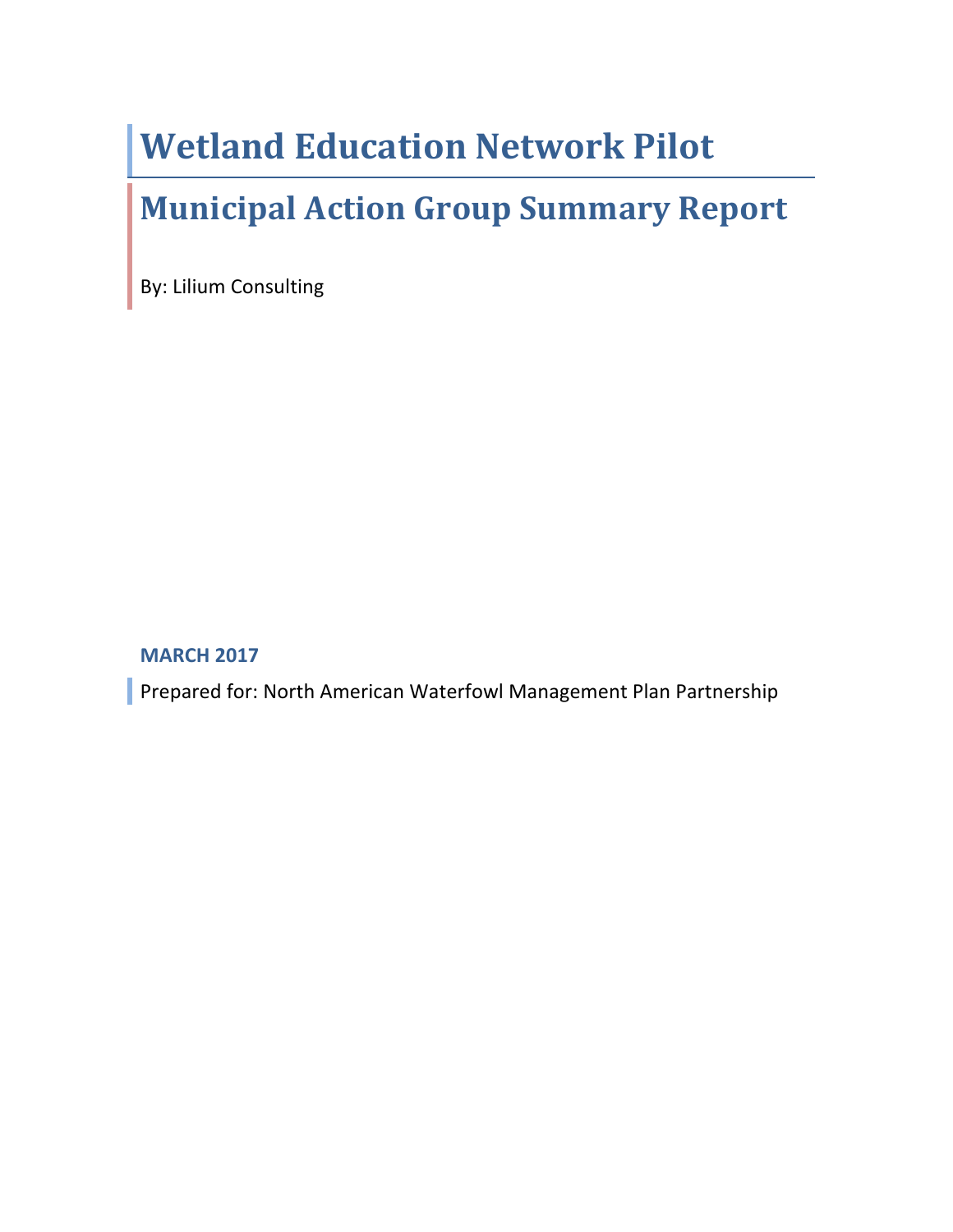We wish to extend a special thanks to the following individuals who participated in the *Municipal Action Group, providing their feedback and engaging in the collaborative sessions:*

Clara Bartha, Tasha Blumenthal, Diana Bingham, Rachel de Vos, Angela Fulton, Susan Meilleur, Marissa Koop, Dean Morin, Tracy Scott, Glenn Gustafson, Dave Mussell, Jocelyn Thrasher-Haug, Brian Ilnicki, and Susan Meilleur.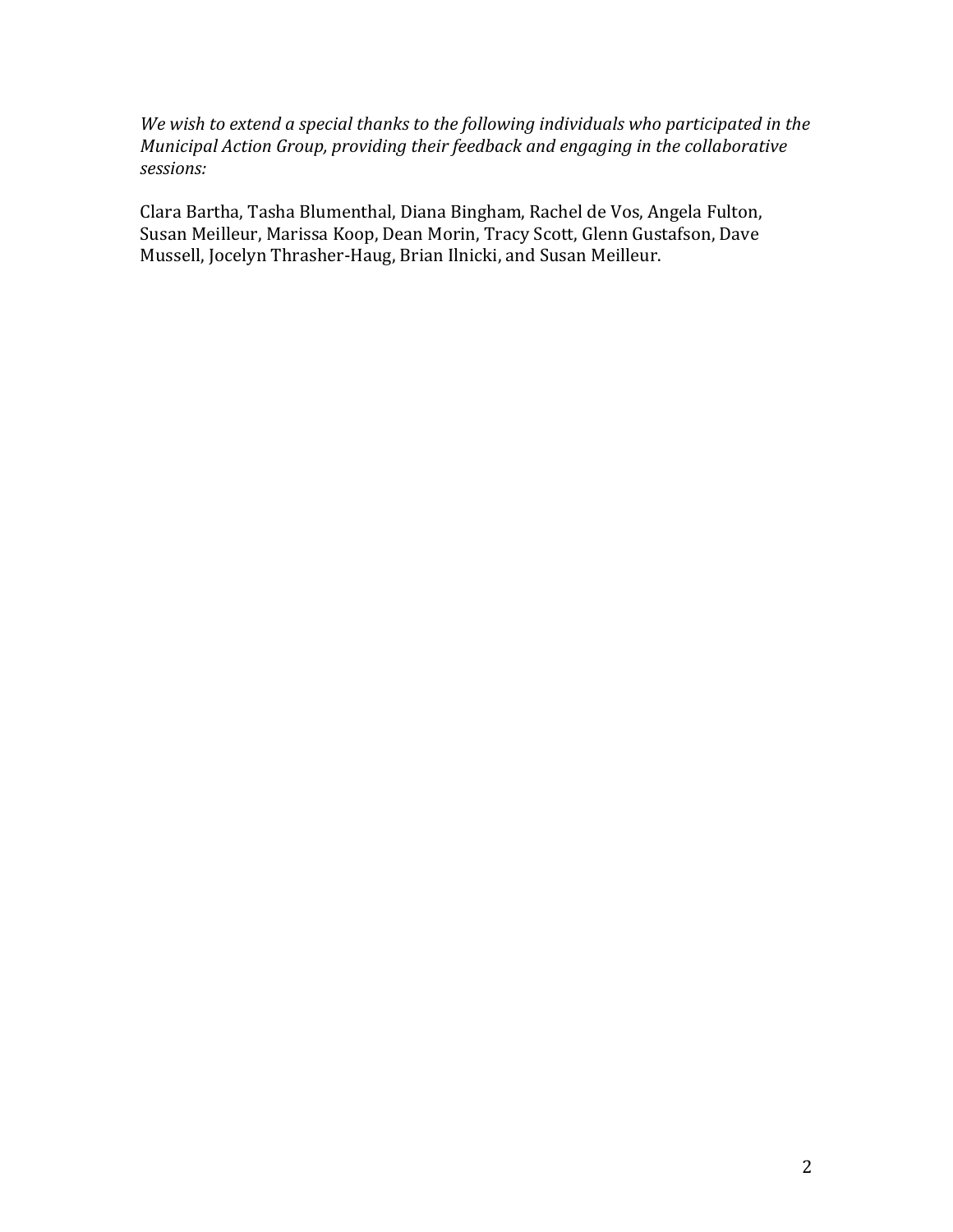## **Table of Contents**

| <b>2.0</b> |  |
|------------|--|
|            |  |
|            |  |
|            |  |
|            |  |
|            |  |
|            |  |
|            |  |
|            |  |
|            |  |
|            |  |
|            |  |
|            |  |

## **Table of Figures**

| Figure 2. Municipal sector Literacy Ladder with ranking according to Municipal |  |
|--------------------------------------------------------------------------------|--|
|                                                                                |  |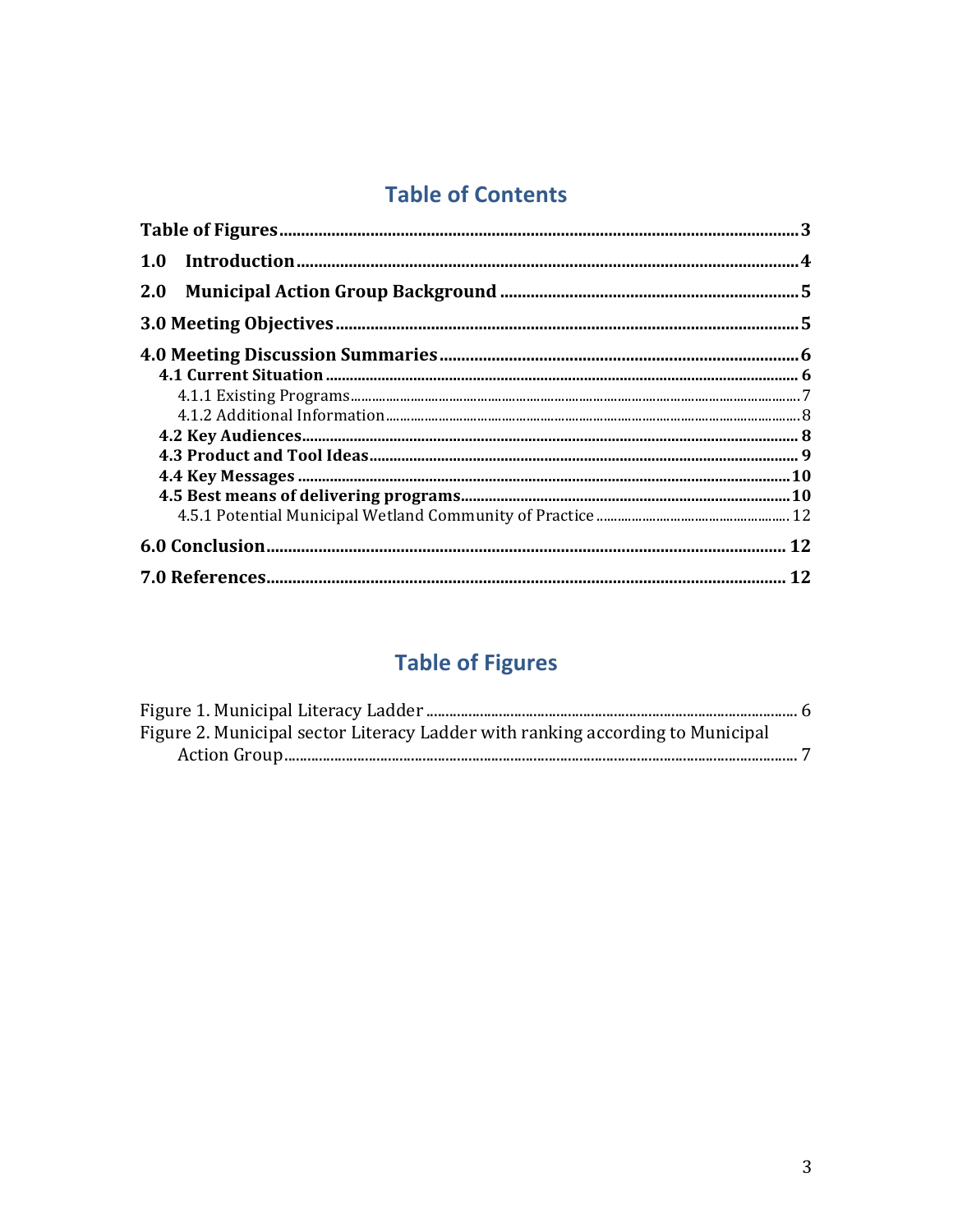## **1.0 Introduction**

The Government of Alberta has implemented a province-wide Wetland Policy in order to address the great deal of wetland loss that has been occurring across Alberta for decades. The policy, which has a goal to "*conserve, restore, protect and manage Alberta's* wetlands to sustain the benefits they provide to the environment, *society, and the economy*", includes both regulatory and non-regulatory means. While the emphasis of the Wetland Policy is on the regulatory aspects of wetland management, there is also an acknowledgement of the role that wetland education and outreach will play for the policy to reach its goal successfully.

There are numerous wetland educators throughout Alberta, however education and outreach efforts have been occurring in an independent and non-coordinated fashion. The Alberta North American Waterfowl Management Plan (NAWMP) Partnership recognized the value in having wetland educators work collaboratively, and created the multi-stakeholder Wetland Education and Outreach Working Group in order to create a conceptual framework for a coordinated wetland education and outreach program.

The conceptual framework created by the Wetland Education and Outreach Working Group included an annual meeting for the wetland education community, a steering committee for future collaborations, and sector working groups (hereby referred to as Action Groups). The purpose of these meetings and groups being to identify wetland education needs, tools and products to improve the wetland education and outreach efforts in Alberta.

In order to follow through with the conceptual framework designed by the Wetland Education and Outreach Working Group, a pilot was created to gather each of the four Action Groups together for two half-day meetings a piece, to examine the wetland education and outreach needs of the particular sectors. In order to focus the meeting content and provide the opportunity to find synergies across the Action Groups, the members of each group were asked to concentrate on basic wetland education (i.e. basic wetland identification and function), and avoid some of the other topics of wetland education (e.g. understanding the Wetland Policy, roles and responsibility of specific groups, technical wetland topics, etc.).

The groups were populated and the process was facilitated by Lilium Consulting. Individual proceeding reports for each Action Group as well as a report outlining the state of wetland education and outreach in Alberta across the Action Group sectors were also performed.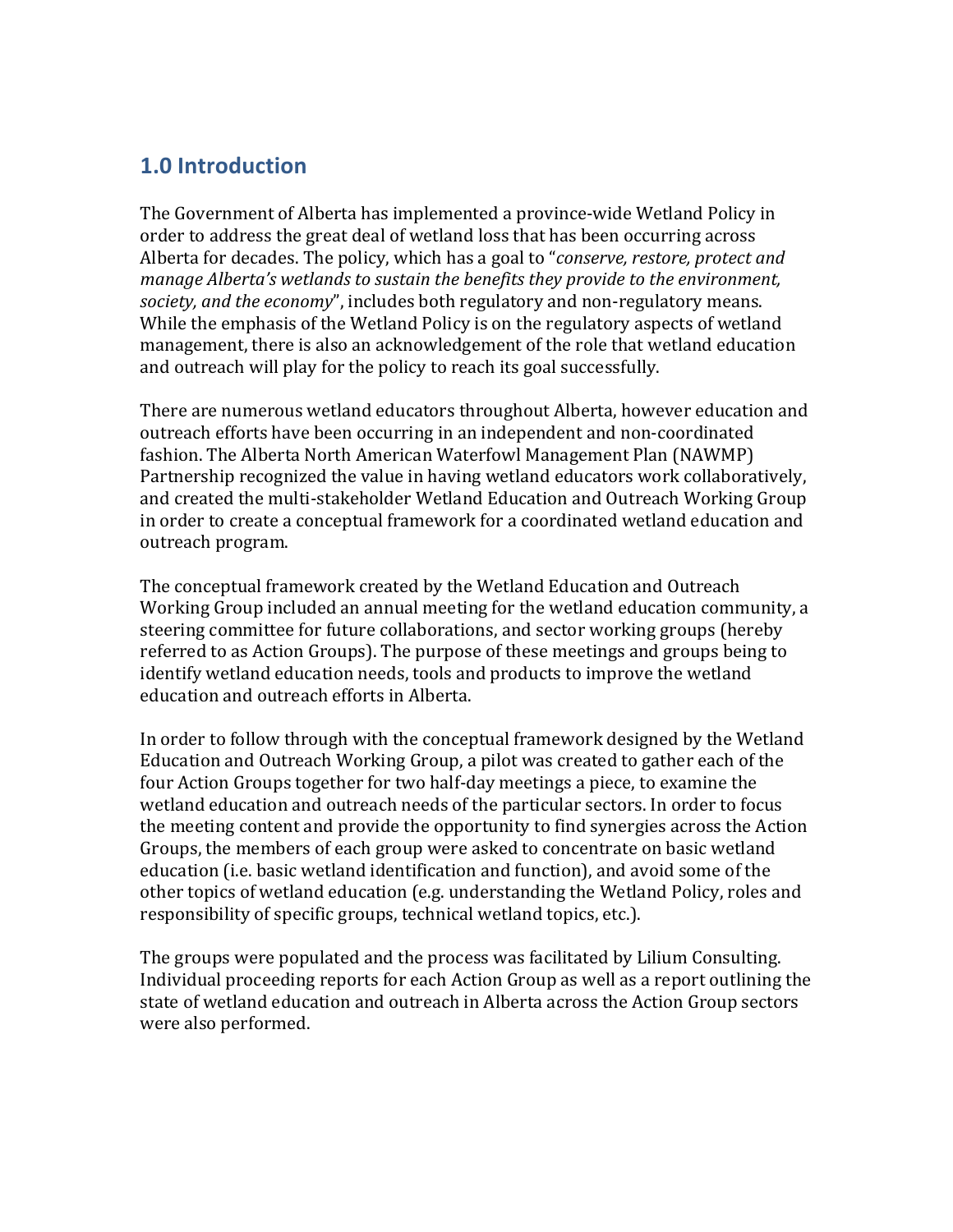This Municipal Action Group report provides a summary of the discussions at the Municipal Action Group meetings. The content represents the opinions of the workshop participants and experts, and not those of Lilium Consulting.

## **2.0 Municipal Action Group Background**

In order to gain the advice of individuals connected with municipalities in Alberta to gain their specific viewpoint on wetland education and outreach, Alberta NAWMP decided to utilize the already established Wetland Municipal Engagement Working Group. This group was established in 2015 as a result of a wetland stewardship workshop hosted by the Alberta NAWMP partnership and the Land Stewardship Centre of Canada. This group was an ideal cross-section of individuals representing various types of municipal interests. The group had already met to address many topics in advance of the Wetland Education Network pilot.

Due to the fact that the group was already very cohesive in nature, adding wetland education and outreach items to the agenda was straightforward and the group had already thought of responses to many of the questions in other discussions.

## **3.0 Meeting Objectives**

The Municipal Action Group had already arranged for meetings to follow up on action items connected to their work as the Wetland Municipal Engagement Working Group, and therefore the Wetland Education Coordinator (Lilium Consulting) was brought into those meetings with specific Wetland Education Network agenda items.

The intended outcomes of the Wetland Education Network portions of the meetings were as follows:

#### **Meeting** #1:

• gain clarity on the key audiences, products (tools/messaging) and engagement strategies to develop effective wetland education and outreach materials for the municipal sector.

#### **Meeting** #2:

• elaborate on ideas for wetland education and outreach priorities for municipalities identified in meeting  $#1$ , by adding details and plans for how to proceed.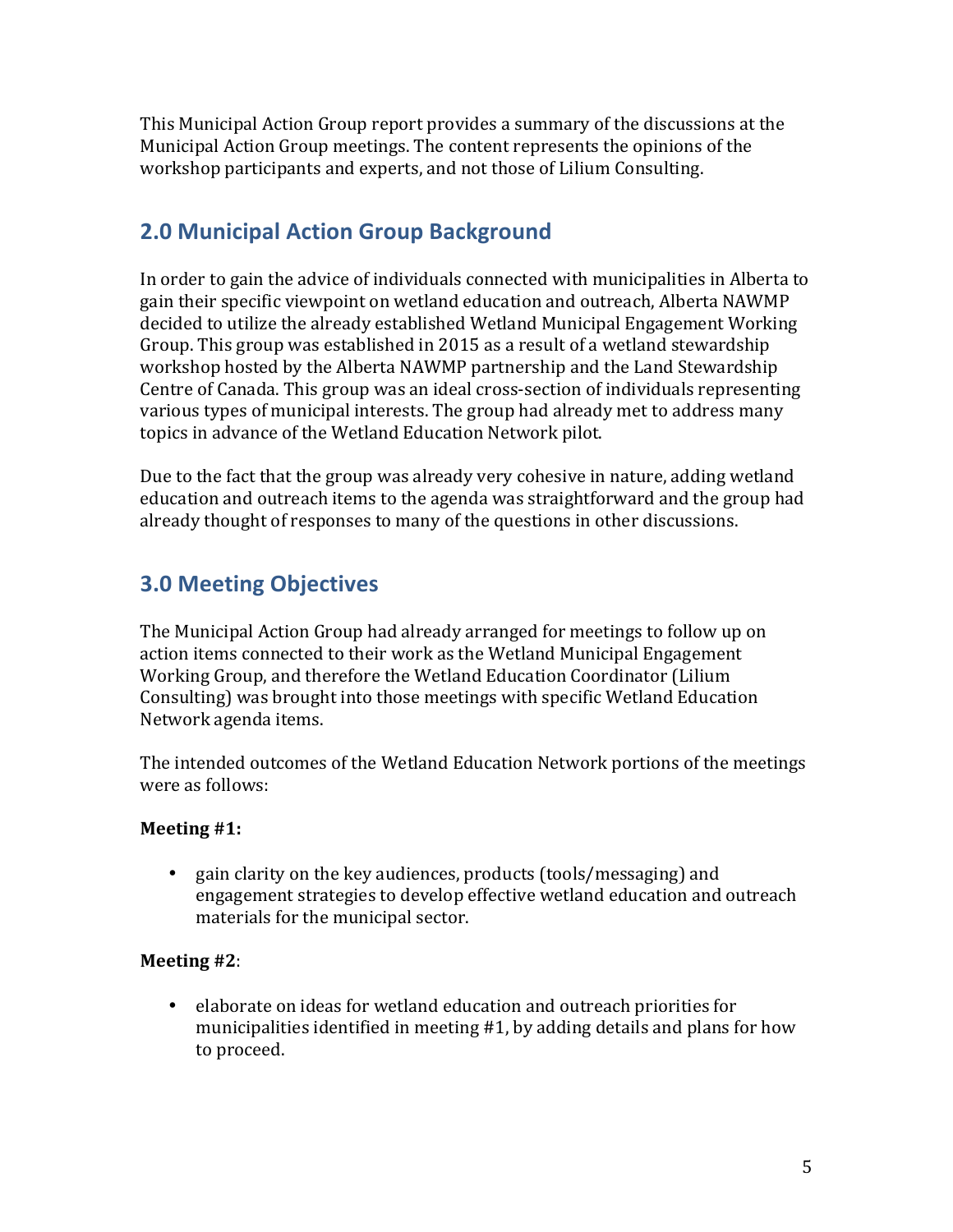## **4.0 Meeting Discussion Summaries**

The Municipal Action Group members were asked to identify where they felt their sector was on the Literacy Ladder created by the NAWMP Wetland Education and Outreach Working Group (Figure 1). They were also asked to discuss the various wetland education resources that were currently being used for municipal audiences. The efficacy of the current wetland education resources were examined to determine some of the key points that could help inform future wetland education and outreach tools.

| <b>Ladder Steps</b> | <b>Outcome</b>                                                                                                 |
|---------------------|----------------------------------------------------------------------------------------------------------------|
| Action              | Actively managing wetlands within the<br>municipality                                                          |
| Skills              | Understand how provincial and municipal policy,<br>legislation and planning relate to wetlands                 |
| <b>Attitudes</b>    | Wetlands are an important component of<br>municipalities who can play an important role in<br>their management |
| Knowledge           | Wetlands provide many goods and services that<br>benefit municipalities                                        |
| Awareness           | There are wetlands within the municipality                                                                     |

#### **Figure 1. Municipal Literacy Ladder**

(NAWMP Wetland Education and Outreach Working Group 2016)

The Municipal Action Group was then asked to move on to address the 'who', 'what' and 'how' for the creation of a wetland education and outreach program for their sector. The Municipal Action Group members were told to think in terms of having limited resources available, in order to really narrow down ideas to key priorities.

The outcomes of these discussions are summarized below.

#### **4.1 Current Situation**

The Municipal Action Group members agreed that while there is a general awareness of wetlands in the municipal sector that has emerged over time, there are still wetland knowledge gaps that need to be addressed. The Municipal Action Group therefore identified that most of the audiences in the municipal sector would fit on knowledge 'rung' of the Literacy Ladder (Figure 2). There was agreement that there is an appetite for wetland knowledge amongst municipal audiences, but there was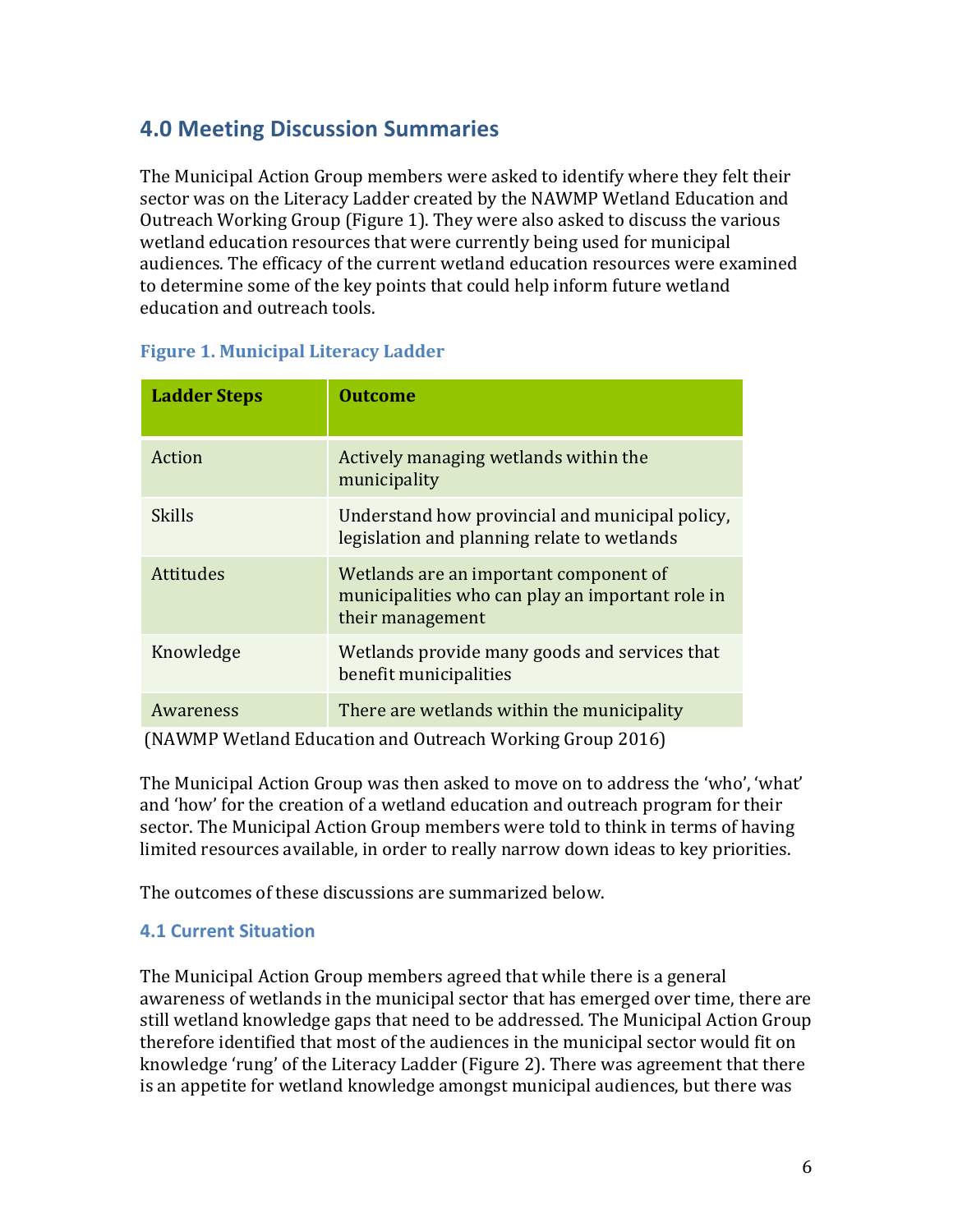concern that in the absence of knowing where to access sound scientific wetland information, the sources being used were not necessarily credible.

The Municipal Action Group members also brought up capacity as a key issue for wetland education and outreach, particularly in some of the larger rural municipalities with limited resources.

| <b>Ladder Steps</b> |              |
|---------------------|--------------|
| Action              |              |
| <b>Skills</b>       |              |
| Attitudes           |              |
| Knowledge           | $\leftarrow$ |
| Awareness           |              |

#### **Figure 2. Municipal sector Literacy Ladder with ranking according to Municipal Action Group**

#### **4.1.1 Existing Programs**

The Municipal Action Group identified that not many wetland education programs exist specifically for municipal audiences. The existing wetland education programs that were identified over the course of the meetings with the Municipal Action Group are:

- Stepping Back from the Water: A Beneficial Management Practices Guide for *New Development Near Water Bodies in Alberta's Settled Region* (Alberta Environment and Parks [AEP] 2012), and
- Cows and Fish Programs (primarily riparian but have some wetland content)

Rachel deVos of the Alberta Urban Municipalities Association (AUMA) also identified that she had been putting out water related content through an unofficial newsletter that was well received.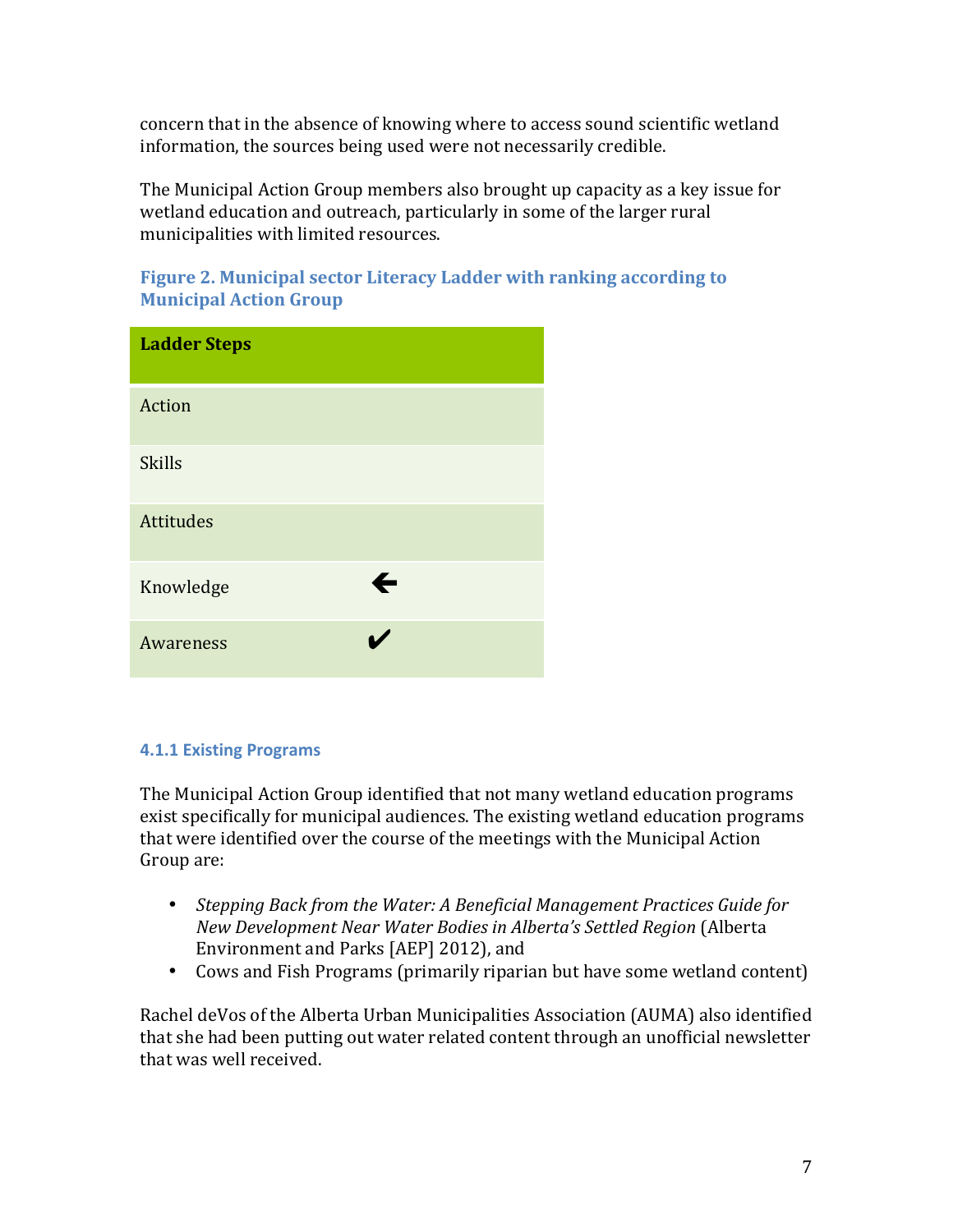The Municipal Action Group had identified a lack of wetland education resources in previous meetings (as the Wetland Municipal Engagement Working Group), and had created a document to fill the gap. This document, entitled *Your Guide to Making Wetlands Work in Your Municipality* (AB NAWMP 2017), was not yet released at the time of the Wetland Education Network pilot meetings, but was in the later stages of edits at the time it was discussed. The Municipal Action Group felt that this document (to be released by the NAWMP partnership) would be the best resource available for municipal audiences for wetland education and resources.

#### **4.1.2 Additional Information**

The Wetland Municipal Engagement Working Group received a presentation by AEP outlining some of the key results from their Watershed Resiliency and Restoration Program (WRRP) Municipal Engagement Survey in advance of the second Wetland Education Network meeting. This study involved surveying a sample of municipalities to understand how the Government of Alberta can work with municipalities to conserve riparian and wetland functions.

A few of the key findings were very pertinent to the discussion around the municipal sector's wetland education and outreach needs. These key points being:

- the least understood area participants identified pertained to what wetland education and outreach information is available and where it can be found, however participants also indicated that having a good understanding of available information was important for decision-making processes;
- engineers and those involved in planning and development were most likely to indicate their understanding of wetlands was inadequate; and
- only 22% of participants in the survey had used the resource *Stepping Back from the Water* (AEP 2012).

The above results of the WRRP Municipal Engagement Survey and some of the other information presented by the Government of Alberta WRRP group were incorporated into the dialogue around wetland education and outreach for the Municipal Action Group's second meeting.

#### **4.2 Key Audiences**

The key municipal audiences that were identified by the group as being important for wetland education and outreach opportunities were as follows:

- Planning and Development staff, including Municipal Planning Agencies and their consultants
- Chief Administration Officers (CAOs)
- Administrative staff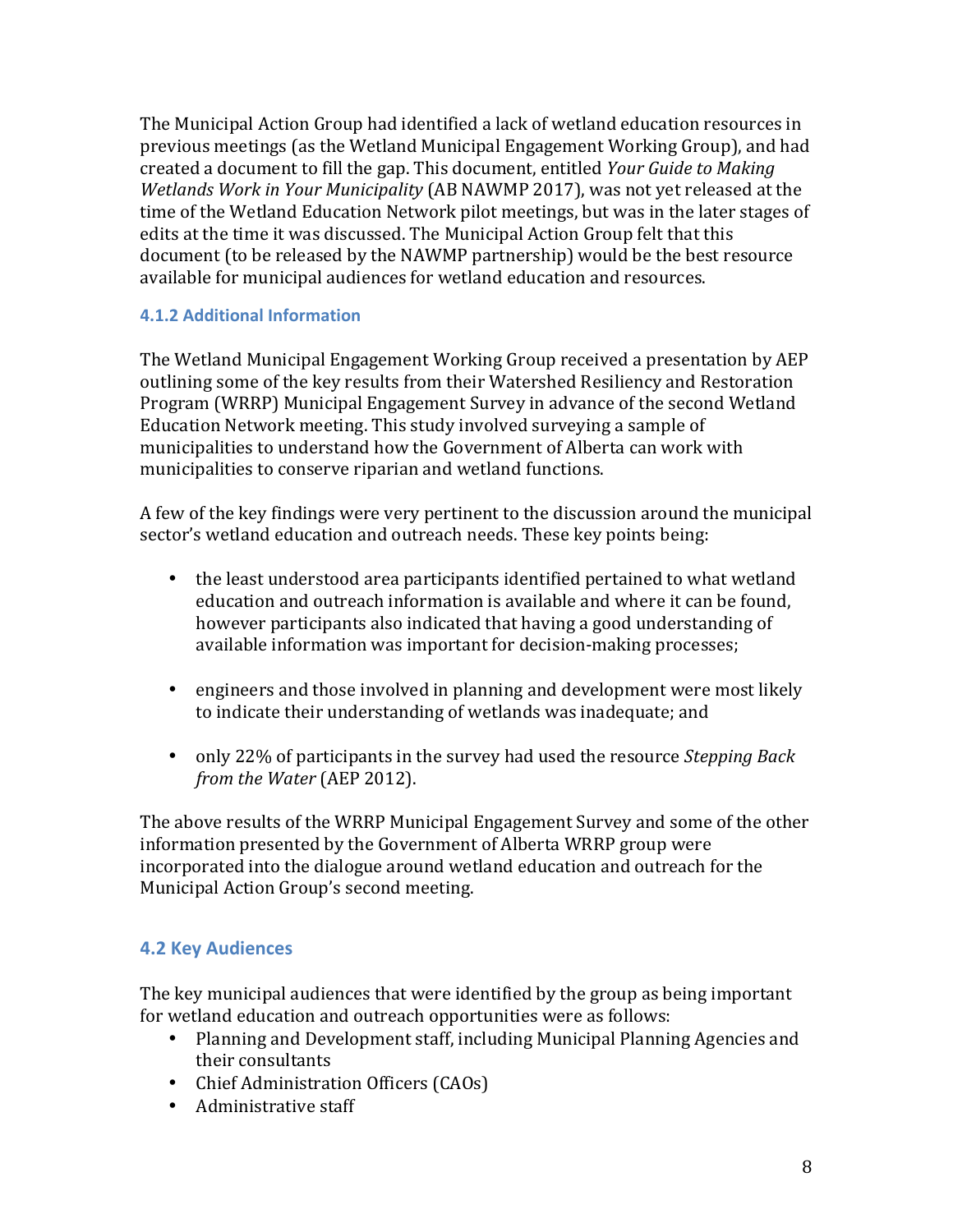- Operations staff
- Elected Officials
- Individuals with professional designations (eg. planners and engineers)
- Provincial Agriculture Service Boards
- Municipal Associations:
	- Association of Summer Villages of Alberta
	- Alberta Urban Municipalities Association (AUMA)
	- Alberta Associations of Municipal Districts and Counties (AAMDC)
	- Alberta Rural Municipal Administrators Association
	- Society of Local Government Managers
	- Local Government Administration Association
	- Alberta Association of Agricultural Fieldmen
	- Urban Development Institute (UDI)
- Agricultural Fieldmen
- Public Works
- Surveyors and Engineers
- Land Development Industry/private developers

The Municipal Action Group members were asked to choose the municipal audiences they would prioritize if limited resources were available for wetland education and outreach. CAOs and Planning and Development Staff were identified as being of utmost importance, with a focus on those roles within municipalities with smaller capacities for wetland management.

#### **4.3 Product and Tool Ideas**

The Municipal Action Group was quick to promote their publication: *Your Guide to Making Wetlands Work in Your Municipality*, as the key piece to fill wetland education needs for municipal audiences. While the guide deals with many aspects of understanding and managing wetlands, the modules that pertain to the basic wetland education needs related to the Wetland Education Network pilot are as follows:

- Module 1: *Understanding Wetland Definitions and Descriptions*;
- Module 3: *Understanding Wetlands in the Watershed*;
- Module 6: *Identifying Wetland Values and Setting Objectives*; and
- Module 8: *Promoting Wetland Stewardship and Education*.

The modules in the guide offer brief overviews with further resources identified for more information, and the understanding with the Municipal Action Group was that each of these module topics could be expanded to be more comprehensive for a wetland education program. The group also identified that a resource guide directory would be useful add-on to the work that had already been done, in order to allow municipal audiences to know who to contact for specific wetland questions or challenges.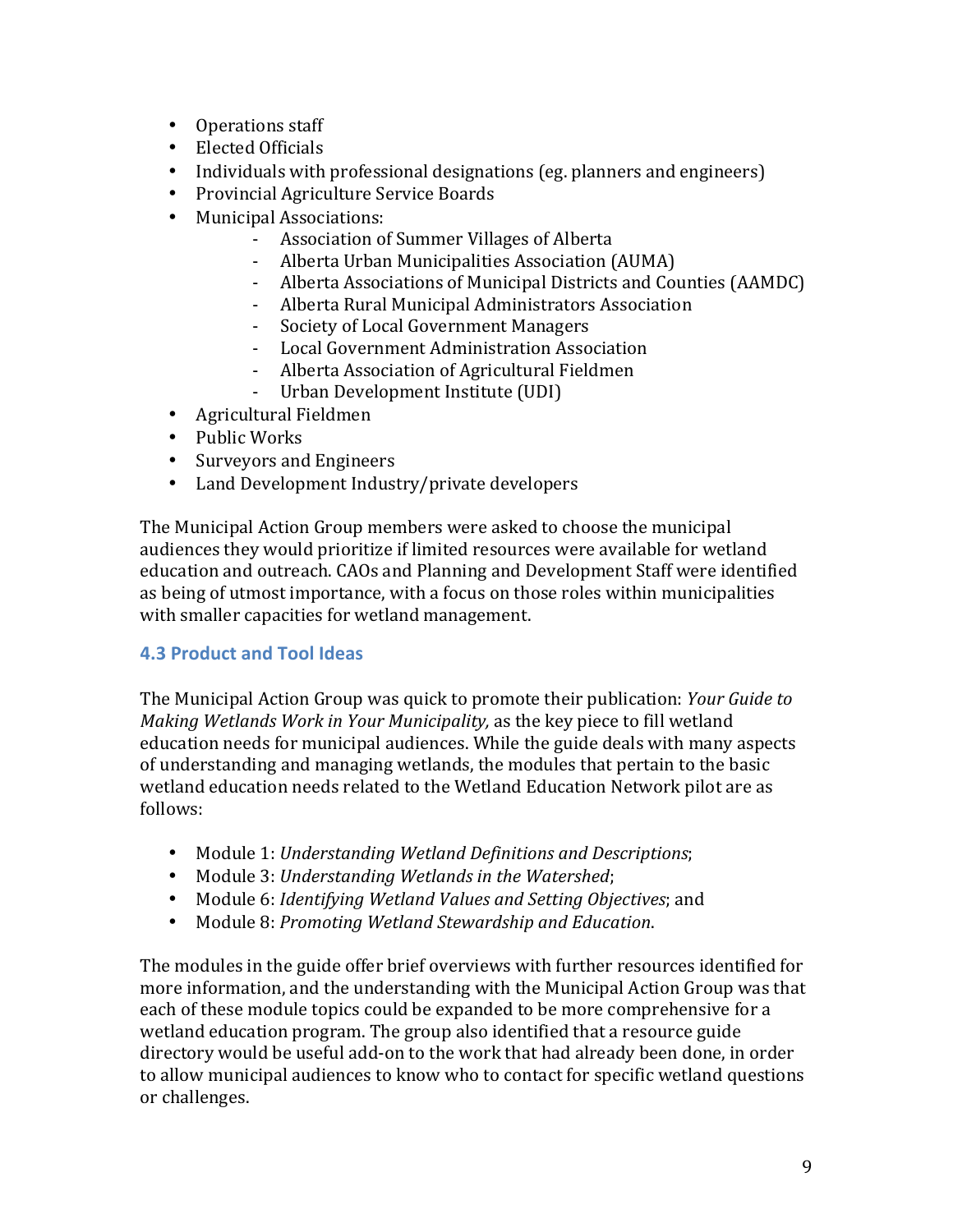The Municipal Action Group members also identified that a collection of case studies on positive wetland action would be an asset for a municipal audience, as they tend to be a group who want to use processes that are already proven to be successful. Examples of case studies that would be of interest to municipal audiences included:

- constructed wetlands;
- how wetlands are commonly lost (including before and after photos);
- what a wetland is (videos or visuals of the range of wetland types); and
- topics linking wetlands and economics.

Testimonials were also brought forward as an idea that could be incorporated into wetland education tools that could bring municipal audiences on board much more quickly. The Municipal Action Group also noted a keen interest in joining in on what was being produced for wetland education and outreach in other sectors, as to ensure that efforts and resources were being used efficiently.

#### **4.4 Key Messages**

The first key message that the Municipal Action Group agreed on was a reflection of wanting to communicate to municipal audiences that they have a role to play in wetland management and that resources are available to them to increase knowledge and skills on wetland topics:

#### **"***Wetlands are a shared responsibility to manage and we can help you***".**

The other key message from the Municipal Action Group related to the importance of having a field component in the wetland education process:

#### **"***To make good decisions, you need to get your feet wet***".**

#### **4.5 Best means of delivering programs**

*Your Guide to Making Wetlands Work in Your Municipality* was close to completion at the time of the Wetland Education Network pilot meetings, and the Municipal Action Group wanted to ensure that the guide would be utilized effectively by municipal audiences upon its release. The Municipal Action Group decided that an endorsement process would likely be necessary to guarantee that there was broad awareness about the guide. The group (under the Wetland Municipal Engagement Working Group) worked with a communications consultant to ensure the best result when they released *Your Guide to Making Wetlands Work in Your Municipality*.

The Municipal Action Group identified that municipal audiences would be most interested in education products that are self-directed. The group discussed that this could be a web-based platform with the ability for the user to gain access to education on specific topics, in a succinct way, for example a brief online tutorial on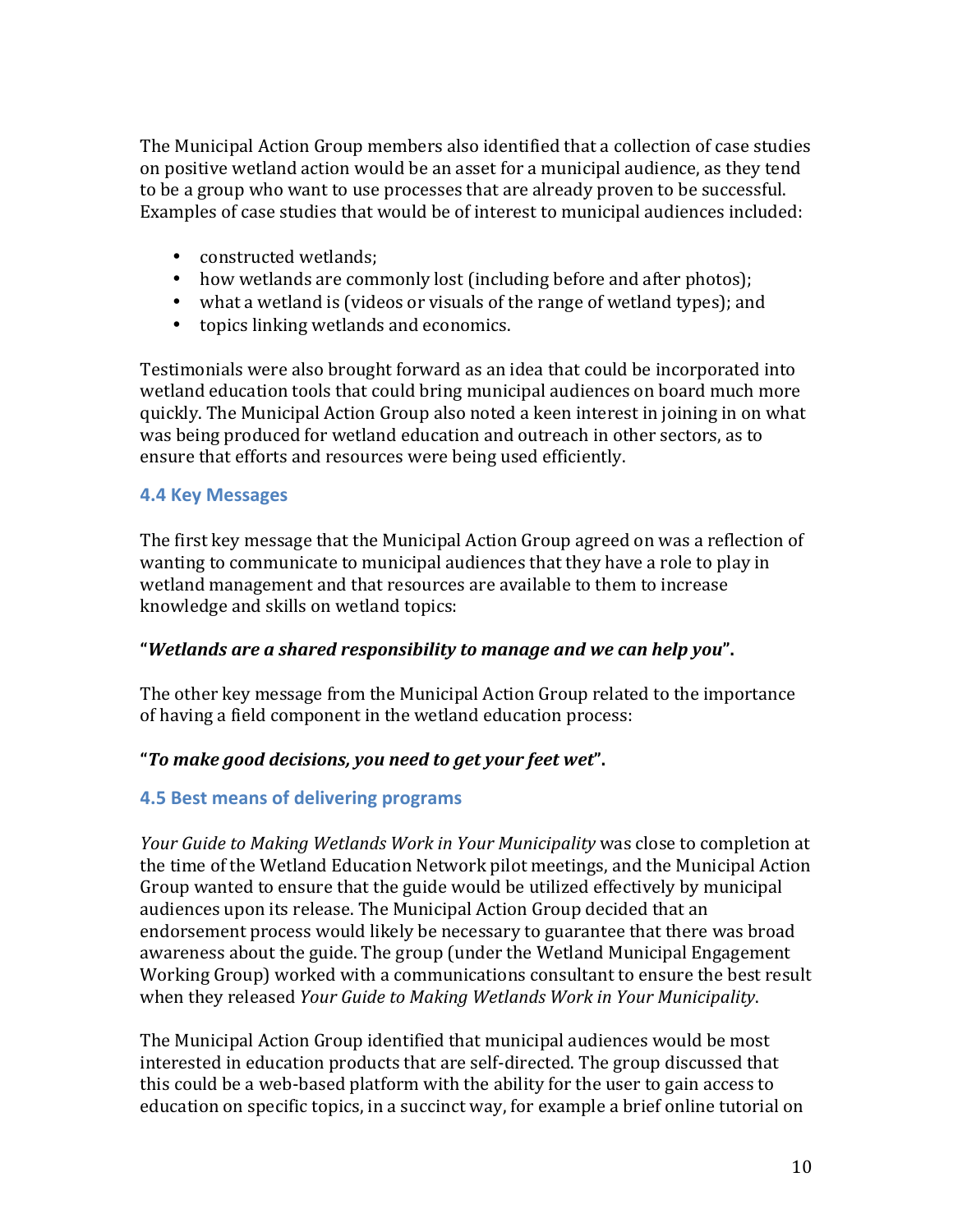a specific pertinent wetland topic that could be streamed during a lunch break. The ability of these education products to be accessed at any time was identified as an asset as was the fact that the exact same content could be delivered many times. If a web-platform was put in place to address wetland education needs for municipal audiences, the platform would need to be user-friendly and recognize that many municipal users do not have high bandwidth capabilities available to them. For this reason, PowerPoint presentations have worked well in the past.

As an addition to the online tutorials, the Municipal Action Group also discussed the possibility of including webinars in a wetland education program. These webinars would differ from the online tutorials in the type of content they would offer. Whereas the online tutorials would be for specific teaching content, the webinars would be a platform to introduce topics that would be more amenable to group discussion and viewer interaction. Members of the Municipal Action Group noted that while webinars on wetland and water topics had been well received in the past (e.g. the Wetlands Why? What? Who? How? Webinar co-hosted by the AUMA and AAMDC), others had attempted to cover too much material in one session which was overwhelming to viewers, so keeping webinars concise would be important. The ideal length of a webinar for municipal audiences would be about an hour, with half an hour of content and half an hour of discussion. The other important note made by the Municipal Action Group was that it was key that webinar speakers be coached to have proper language and relevance for municipal audiences.

The Municipal Action Group members agreed that the key municipal audiences identified (CAOs and Planning and Development staff) work best with visuals and checklists and these would be important components to include in any wetland education tools produced.

The Municipal Action Group also identified a field component as being integral to a wetland education experience. Group members identified that hands-on experiences have had some of the most lasting impacts, given that many people in the municipal audience are missing the connection to the land. In order to reach a broad membership, it was recommended that a wetland education program with a field component be built into content for conventions, which happen regularly through many of the municipal associations (e.g. Agriculture Services Board tours). Wetland field programs with guides/brochures as accompaniments have been very well received in the municipal sector in the past (e.g. Strathcona County wetland field tours).

The Municipal Action Group also identified that any type of product or tool created for municipal audiences would need to come from a trusted source. The NAWMP partnership was identified as a potential source, due to their neutrality and scientific focus.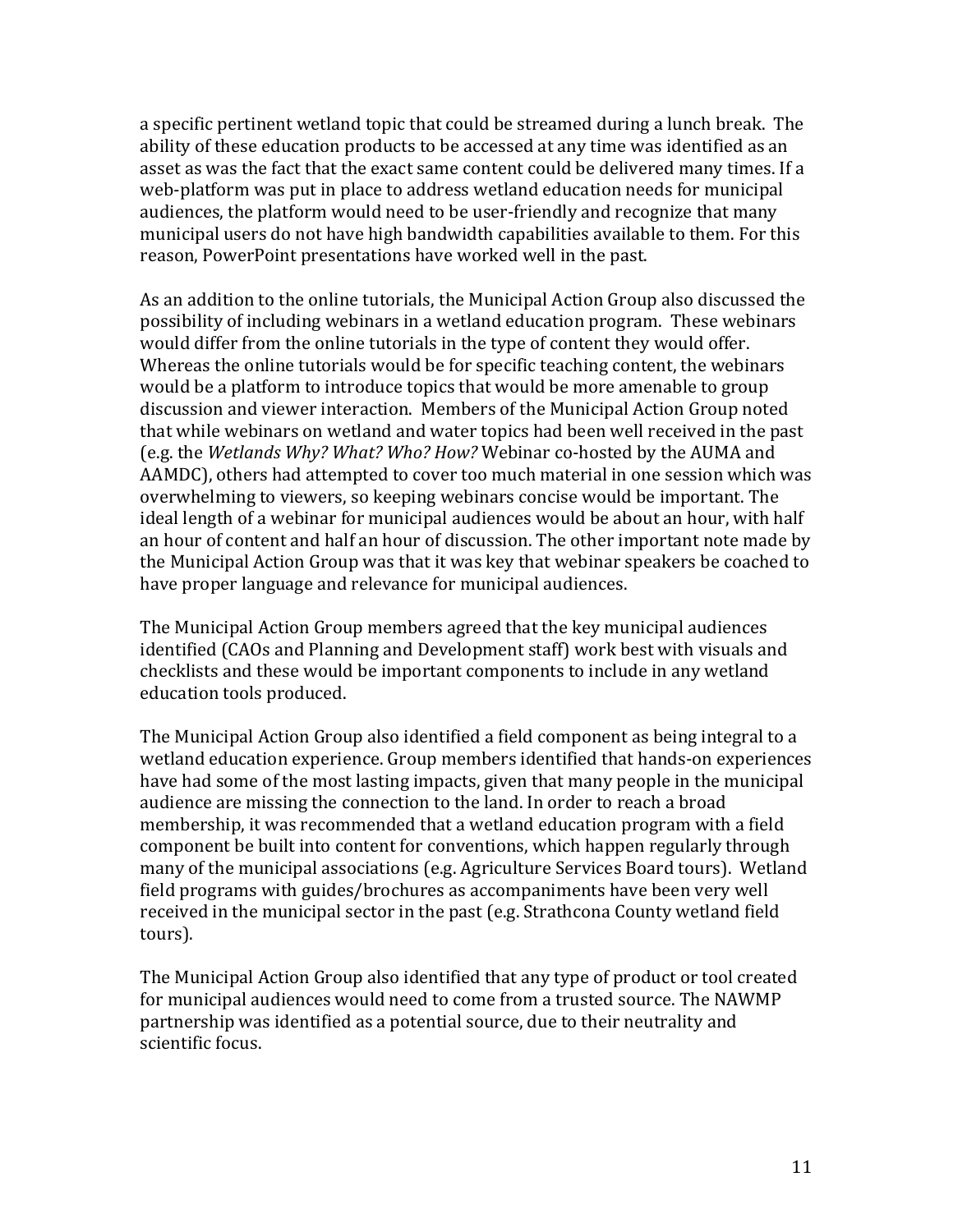#### **4.5.1 Potential Municipal Wetland Community of Practice**

Over the course of their two Wetland Education Network pilot meetings, the Municipal Action Group recognized the potential for the municipal sector to have a Municipal Wetland Community of Practice (COP). The idea of having a network of people working in municipal fields, engaged in regular wetland learning and sharing was important to the Municipal Action Group. This Municipal Wetland COP was noted as being an idea that could leverage administrative groups and other key audiences, such as the development industry, as well as being an arena for sharing valuable information with other sectors.

### **6.0 Conclusion**

Overall, the Municipal Action Group identified that awareness of wetlands and wetland topics has been growing amongst municipal audiences, but easy-to-find wetland knowledge from credible sources is still not available. In order to address the gap of wetland knowledge among municipal audiences, the Municipal Action Group created a document entitled *Your Guide to Making Wetlands Work in Your Municipality,* which was released in March of 2017 (AB NAWMP 2017).

The Municipal Action Group noted many municipal audiences that require wetland education and outreach programs, but felt that CAOs and Planning and Development staff were priorities at this time. These particular audiences were particularly open to proven concepts and therefore case studies and testimonials would be key to getting them on board.

The group agreed that easy-to-use, highly visual tools and products were essential to municipal audiences and came up with a wetland education strategy that included online tutorials, webinars and a field component.

The Municipal Action Group was keen to work with other sector groups to identify synergies for wetland education and outreach programs and also felt a Municipal Wetland COP would be a great way to continue with the desire for credible wetland education resources in their sector.

### **7.0 References**

Alberta NAWMP (AB NAWMP). 2017. Your Guide To Making Wetlands Work in Your Municipality. http://www.abnawmp.ca/news/2017/mar/14/your-guide-makingwetlands-work-your-municipality/.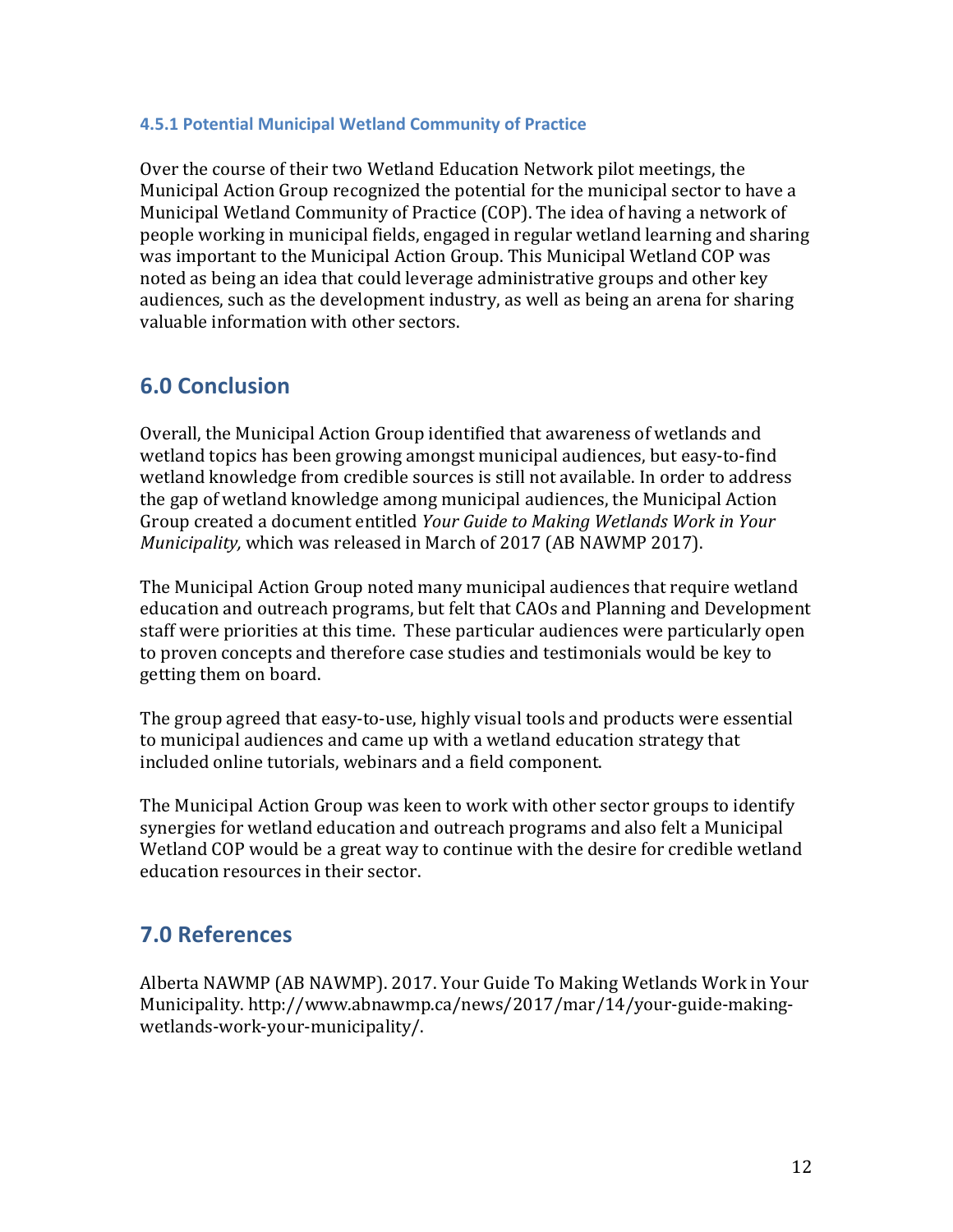Alberta Environment and Parks. 2012. *Stepping Back from the Water. A Beneficial Management Practices Guide for New Development Near Water Bodies in Alberta's Settled Region*. http://aep.alberta.ca/water/educationguidelines/documents/SteppingBackFromWater-Guide-2012.pdf

NAWMP Wetland Education and Outreach Working Group. 2016. Draft Recommendations to Improve Wetlands Literacy in Alberta via a Wetland Education and Outreach Collaborative Framework.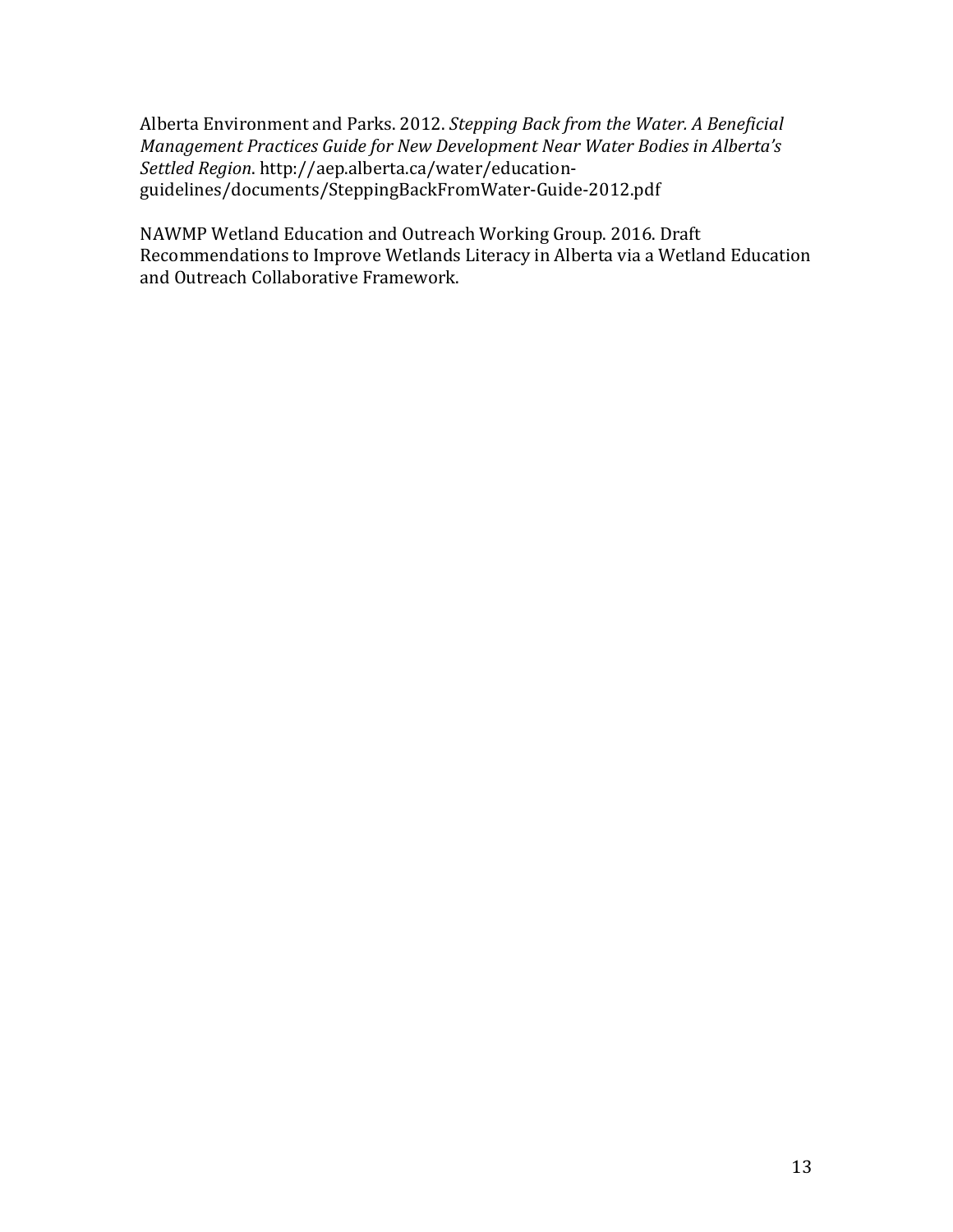**Appendix A**

**Wetland Education Network Pilot Meeting Agendas** 

**Municipal Action Group**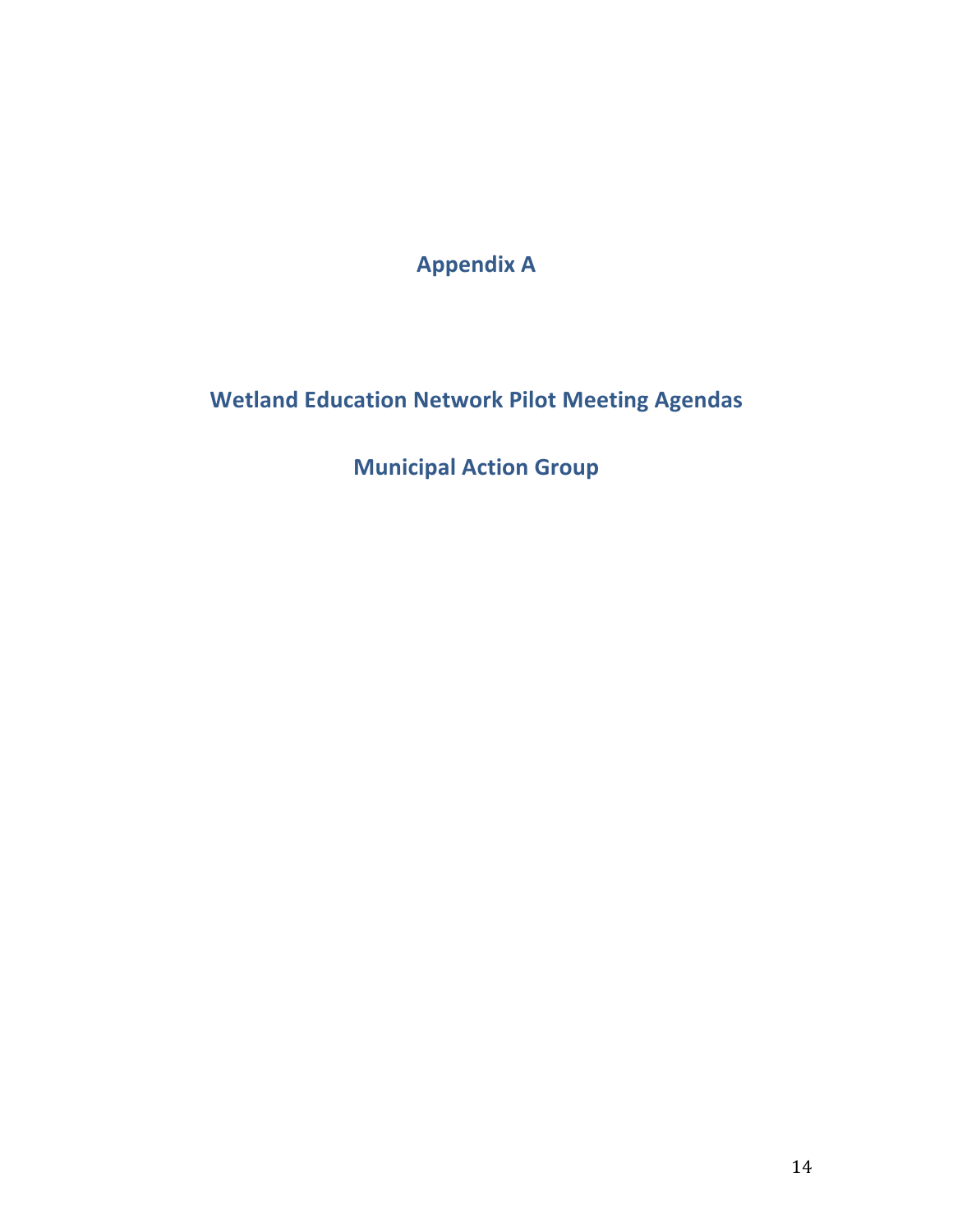

**Wetland Municipal Engagement Working Group**

#### **Meeting # 9 –** *Draft* **Agenda**

#### **Tuesday September 27, 2016**

- **Location:** AAMDC Office Boardroom 2510 Sparrow Drive, Nisku
- **Time:** Meeting 9:00am 12:00pm

**Invited:** WG membership (attached – some updates required)

#### **Meeting Purpose:**

- Set next steps for Municipal WG recommendations
- Review **Wetland Education needs** of municipal audiences

| <b>Time</b> | <b>Agenda Item</b>                                             | Lead             |
|-------------|----------------------------------------------------------------|------------------|
| 9:00        | 1.0 Administration                                             |                  |
|             | 1.1 Health and Safety                                          | Michael          |
|             | 1.2 Welcome & Introductions                                    |                  |
|             | 1.3 Review and Approve Agenda                                  |                  |
| 9:15        | 2.0 Next Steps - WG Recommendations                            |                  |
|             | 2.1 Refresh WG recommendations (suggest bottom p. 15:          | All              |
|             | Increase Awareness (& Knowledge), Improve Alignment            |                  |
|             | (roles/responsibilities/process), Raise Capacity, Provide      |                  |
|             | 'Technical' needs (tools, data, etc My heading!)               |                  |
|             | 2.2 Review and integrate WRRP Survey results (now available    | Michael, Monique |
|             | on restricted basis)                                           |                  |
|             | 2.3 Refine/prioritize recommendations, specify actions, assign |                  |
|             | 2.4 Pilot?                                                     |                  |
| 10:30       | <b>Break</b>                                                   |                  |
| 10:45       | 3.0 Review Wetland Education needs of municipal audiences:     |                  |
|             | 3.1 Wetland Education Network start-up                         | Terra            |
|             | 3.2 Feed Municipal Wetland Education Needs into network        | All              |
|             | i) establish audiences and level of literacy (who?)            |                  |
|             | ii) key messages or products (what?)                           |                  |
|             | iii) best means to convey/connect (how?)                       |                  |
| 12:00       | 4.0 Wrap Up                                                    | Michael          |